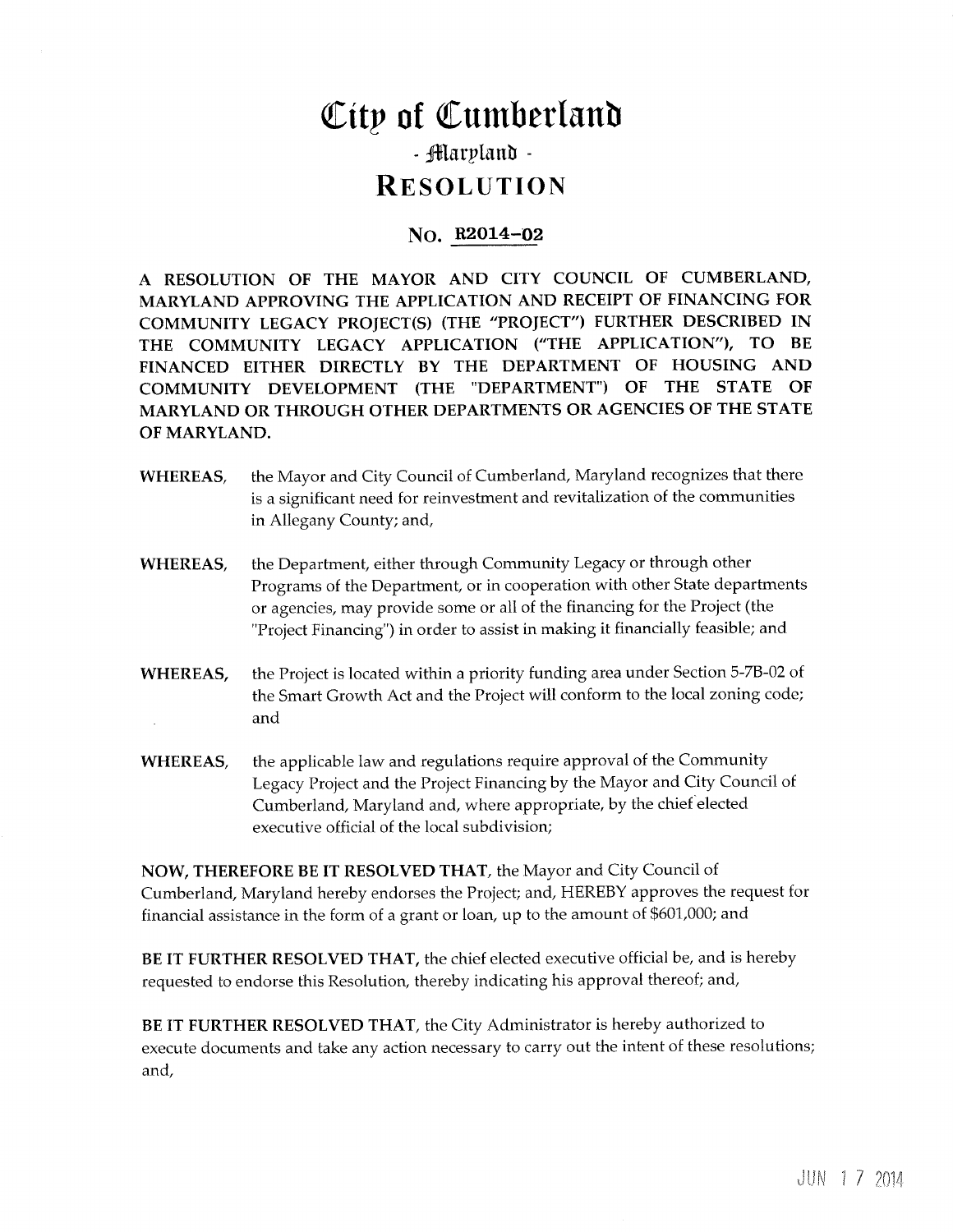$Resolution No.$  R2014-02

BE IT FURTHER RESOLVED THAT, copies of this Resolution are sent to the Secretary of the Department of Housing and Community Development of the State of Maryland

GIVEN UNDER OUR HANDS AND SEALS THIS 17TH DAY OF JUNE, 2014 WITH THE CORPORATE SEAL OF THE CITY OF CUMBERLAND HERETO ATTACHED DULY ATTESTED BY THE CITY CLERK

Attest:

Marjorie A. Eirich City Clerk

Mayor and City Council Of Cumberland Brian K. Grim Mayor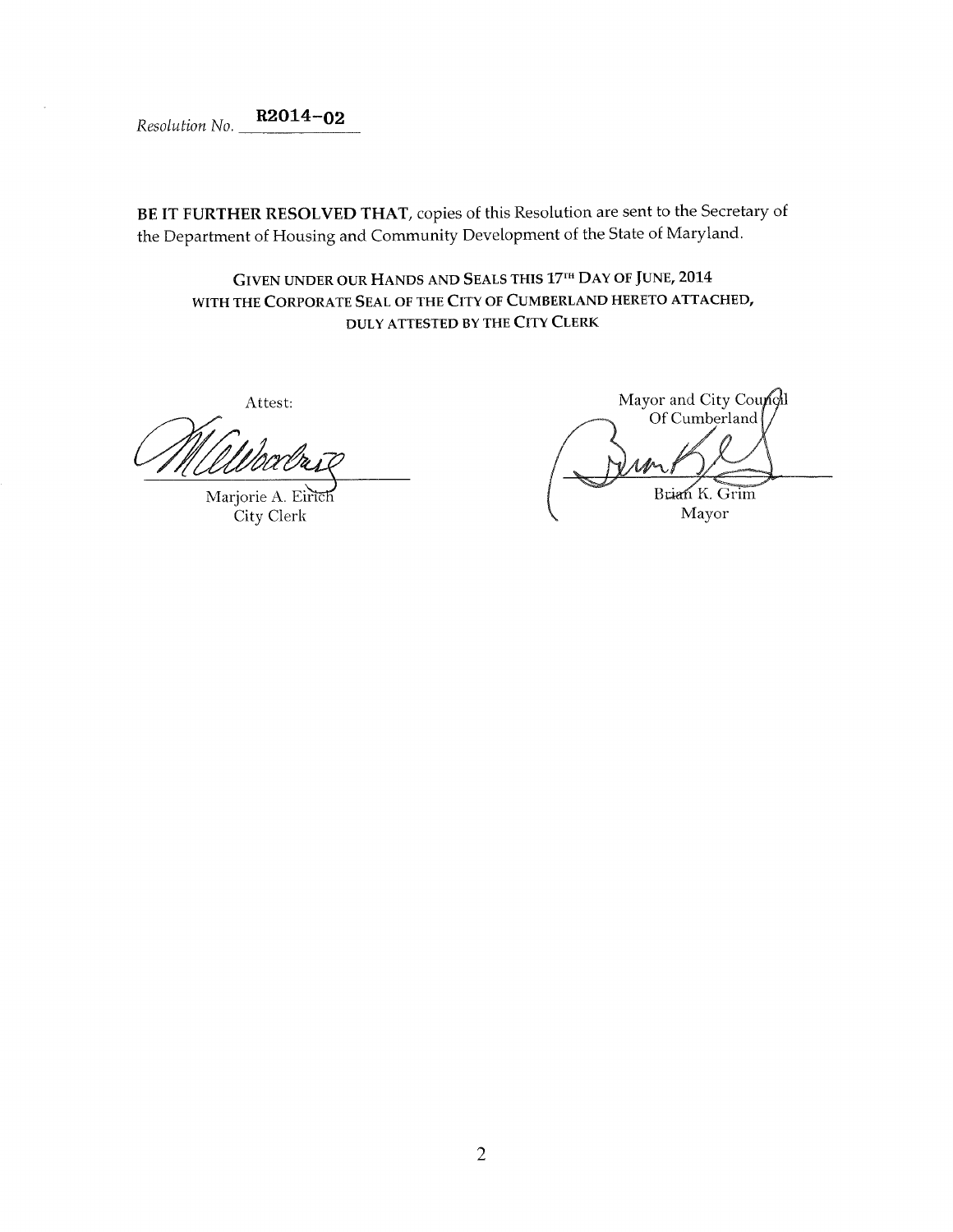

# CUMBERLAND COMMUNITY LEGACY 2014 FY <sup>2015</sup> Application PROPOSED PROJECTS (FY 2015 Application)<br>PROPOSED PROJECTS<br>A total of six projects have been recommended for inclusion in the City of Cumberland's Community<br>Legacy application by the local Sustainable Communities steering committee. This yea

A total of six projects have been recommended for inclusion in the City of Cumberland's Community<br>Legacy application by the local Sustainable Communities steering committee. This year's Community Legacy application process does not require <sup>a</sup> prioritization of projects that are to be included in the application

FY 2015 Steering Committee

- John DiFonzo, City Engineer, City of Cumberland; Cumberland Neighborhood Housing Services
- Shawn Hershberger, Economic Development Coordinator, City of Cumberland
- Jennifer Light, Downtown Manager, Downtown Development Commission
- Kathy McKenney, Historic Planner/Preservation Coordinator, City of Cumberland
- Jay Oliver, Community Development Manager, City of Cumberland
- Deidra Ritchie, Executive Director, Canal Place Preservation and Development Authority
- Becky Ruppert, Allegany College of Maryland

### Downtown Development Commission - Commercial Property Façade Improvement Program-\$100,000

The revitalization of Cumberland's Historic District and Town Centre has been a main priority of the Downtown Development Commission as well as Cumberland's Main Street Program. The Commercial Fagade Improvement Program would allow property owners to consult with <sup>a</sup> licensed architect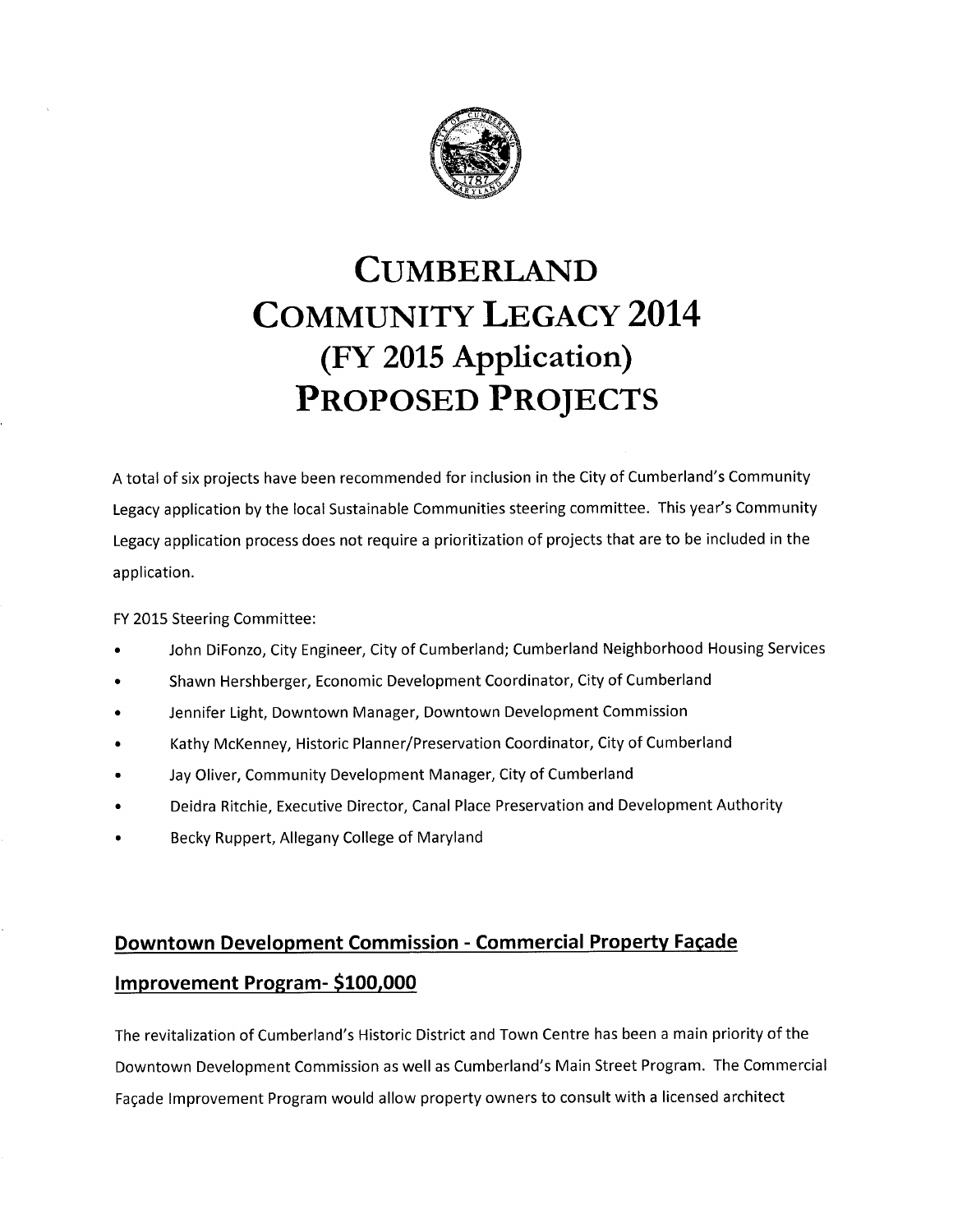regarding needed facade improvements that are located with the Main Street designated District and Central Business District. The proposed grant program would provide an incentive to commercial property owners to move forward with needed façade improvements.

The program will require a cash match equal to the allocated grant award. We are requesting \$100,000 for the program and a maximum of \$20,000 per grant request. Therefore, there will be a minimum of 5 projects, but possibly more. City Staff and employees of the Downtown Development Commission will work collectively during the process to maintain quality control

#### HRDC-Virginia Avenue Parking Lot - \$100,000

Allegany County HRDC seeks funds to complete <sup>a</sup> surface parking lot in the 200 block of Virginia Avenue Cumberland, Maryland. The surface lot will replace a dilapidated and deteriorating building located at Allegarly Courty HRDC seeks funds to complete a surface parking for in the 200 bit<br>Cumberland, Maryland. The surface lot will replace a dilapidated and deteriorating<br>232-234 Virginia Avenue that was badly damaged in the 19

HRDC has been offered the building for free HRDC has obtained demolition estimates and has identified \$20,000 in funds to demolish the property. HRDC seeks Community Legacy Funds to help pay for the cost of turning the property into a surface parking lot for a minimum of 20 vehicles. Funds requested from Community Legacy are to defray the cost of paving, striping, and lighting the surface parking lot that will benefit all businesses on Virginia Avenue

#### Canal Place Building C Rehabilitation - \$70,000

The Canal Place Preservation and Development Authority (CPPDA) is requesting funding assistance for improvements to Building C of the Shops at Canal Place. Currently there are four retail businesses located in Building C. The building backs up to the stage and festival grounds at Canal Place. Numerous events take place on the festival grounds every year, however, the building has no opening or windows that allow the shop owners to vend to the thousands of people that visit the grounds for festivals and other events that take place in that area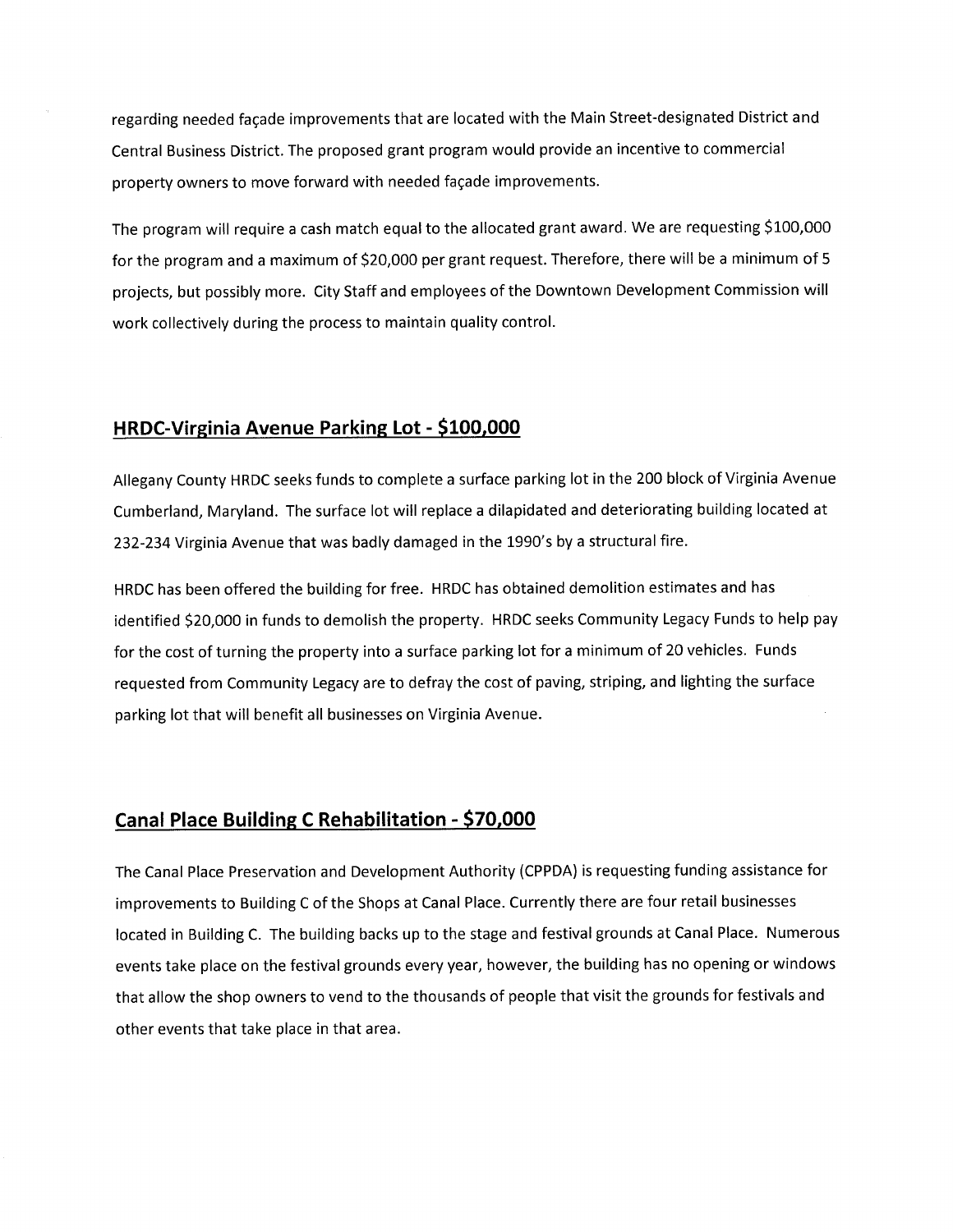This project proposes to install <sup>a</sup> vending window in the back of the building facing the festival grounds to allow the existing shops to sell products out of the back of their shops during these events. Utility lines would be encased to provide easy access to the windows, and awnings will be placed over the windows in order to provide protection from the elements for those serving food and will provide shade for the patrons. Enhancing Building C will not only be an economic benefit to the shop owners, but would open up an entire new area for seating and business expansion

# Cumberland Neighborhood Housing Services, Inc. — Blue Spring Stabilization-<br>\$60,000

Cumberland Neighborhood Housing Services, Inc. proposes a project to the Blue Spring in the 400 block of North Mechanic Street (adjacent to the Canada Hose House building that houses CNHS) to stabilize the wall and to make the green space around it more attractive for the neighborhood. The cost estimate is about \$60,000. The concern is for the wall, but this area is an important neighborhood feature and will add to the neighborhood

#### South Cumberland Library Renovation  $-$  \$150,000

The Allegany County Library System is requesting \$150,000 to aid the funding of the renovation of the South Cumberland Library at 100 South Seymour Street in Cumberland. The current facility has not been renovated since it was constructed in 1982. It is functionally and mechanically inadequate to provide 21st century library service and suffers from <sup>a</sup> variety of code compliance issues including ADA A 2010 feasibility study found that service goals would best and most economically be accomplished through renovation and a modest expansion of the existing building. During FY2014 and 2015, the library system is scheduled to replace the asbestos shingled roof and complete design documents

The renovations will start with <sup>a</sup> fully accessible facility equipped with modern mechanical and safety systems. The renovation will also untangle scheduling the meeting room for community groups around The renovations will start with a fully accessible facility equipped with modern mechanical and safety<br>systems. The renovation will also untangle scheduling the meeting room for community groups arounc<br>children's programmi The renovations will start with a fully accessible facility equipped with modern mechanical and safet<br>systems. The renovation will also untangle scheduling the meeting room for community groups arou<br>children's programming. other library programming to occur simultaneously. The number of uses of the spaces will increase as they will no longer have to coordinate their schedules